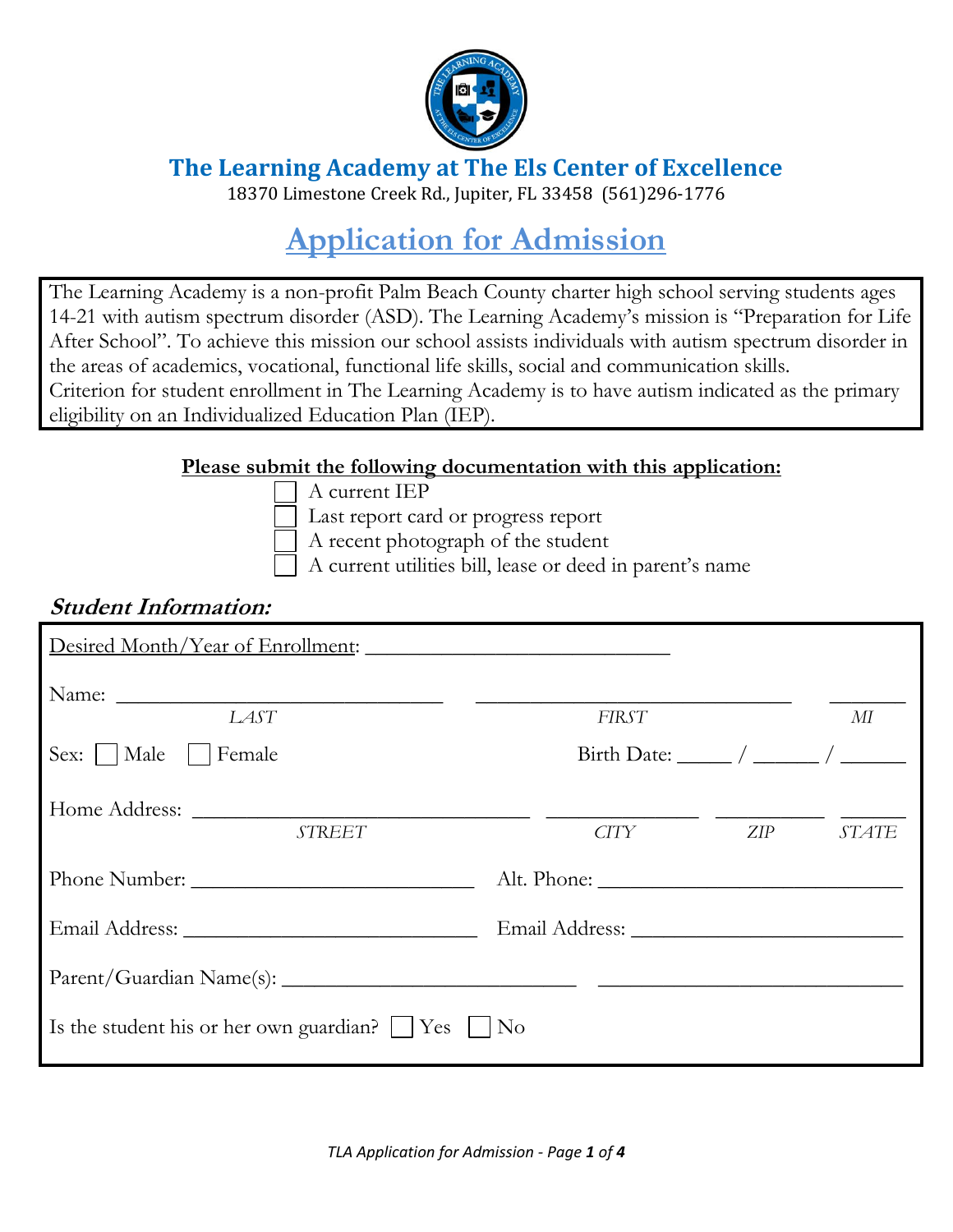

#### **The Learning Academy at The Els Center of Excellence**

18370 Limestone Creek Rd., Jupiter, FL 33458 (561)296-1776

**Application For Admission 2018-2019**

# **Educational History:**

| Is the student currently enrolled in school?                                                            | Yes<br>$ N_{O} $                                                        |
|---------------------------------------------------------------------------------------------------------|-------------------------------------------------------------------------|
| Name of current school?                                                                                 |                                                                         |
| What grade is the student currently in?                                                                 | $\Box$ 8 $\Box$ 9 $\Box$ 10 $\Box$ 11 $\Box$ 12<br>$\Box$ Post Graduate |
| Does the student have a current Individualized<br>Education Plan (IEP)?                                 | $ Yes $ $ No$                                                           |
| Does the student have a primary eligibility of autism<br>spectrum disorder indicated on his or her IEP? | $ $   Yes     No                                                        |

## **Behavioral Considerations:**

| The Learning Academy educates students with ASD of all abilities and understands that some students<br>may have challenging behaviors – please answer the following questions so that we may determine the<br>supports that the student will need while enrolled at TLA. |                       |  |
|--------------------------------------------------------------------------------------------------------------------------------------------------------------------------------------------------------------------------------------------------------------------------|-----------------------|--|
| Does the student exhibit any challenging behaviors?<br>(ex., self-injury, aggression etc.)                                                                                                                                                                               | $Yes \mid \text{No}$  |  |
| Does the student exhibit any unsafe behaviors?<br>(ex., elopement, pica etc.)                                                                                                                                                                                            | <b>Yes</b><br>No      |  |
| Does the student have any sensory sensitivities?<br>(ex., noise, light etc.)                                                                                                                                                                                             | Yes<br>N <sub>o</sub> |  |
|                                                                                                                                                                                                                                                                          |                       |  |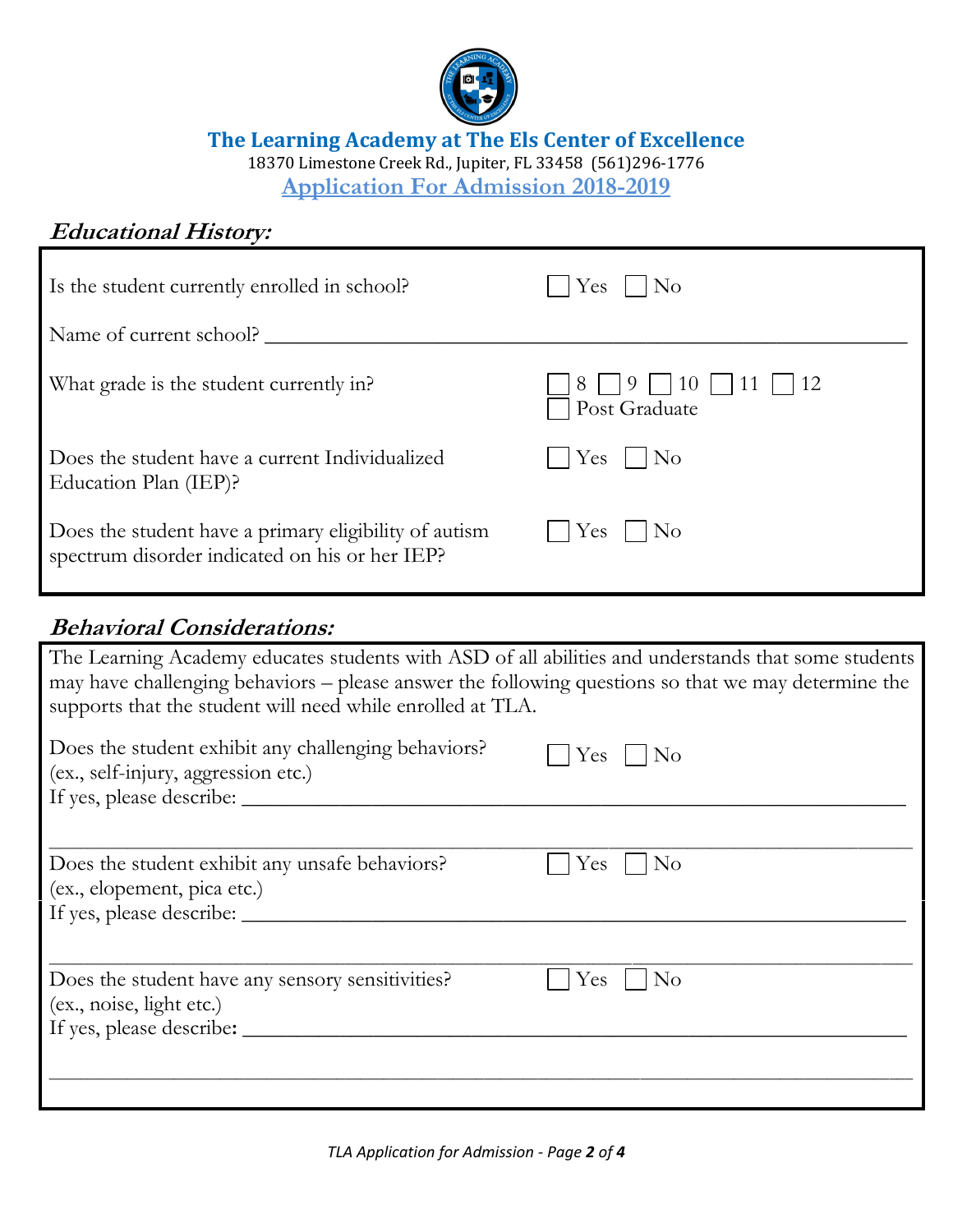

The Learning Academy at The Els Center of Excellence<br>18370 Limestone Creek Rd., Jupiter, FL 33458 (561)296-1776

**Application For Admission 2018-2019** 

# **Student Profile:**

| Please describe how the student communicates his or her wants/needs.                                                                                      |
|-----------------------------------------------------------------------------------------------------------------------------------------------------------|
|                                                                                                                                                           |
|                                                                                                                                                           |
| Please indicate strengths and/or preferences of the student.                                                                                              |
|                                                                                                                                                           |
|                                                                                                                                                           |
| Please indicate activities that the student struggles with or does not prefer.                                                                            |
|                                                                                                                                                           |
|                                                                                                                                                           |
| Does the student have any medical concerns or conditions that may require special accommodation?<br>(ex., allergies, physical limitations, seizures etc.) |
|                                                                                                                                                           |
|                                                                                                                                                           |
|                                                                                                                                                           |